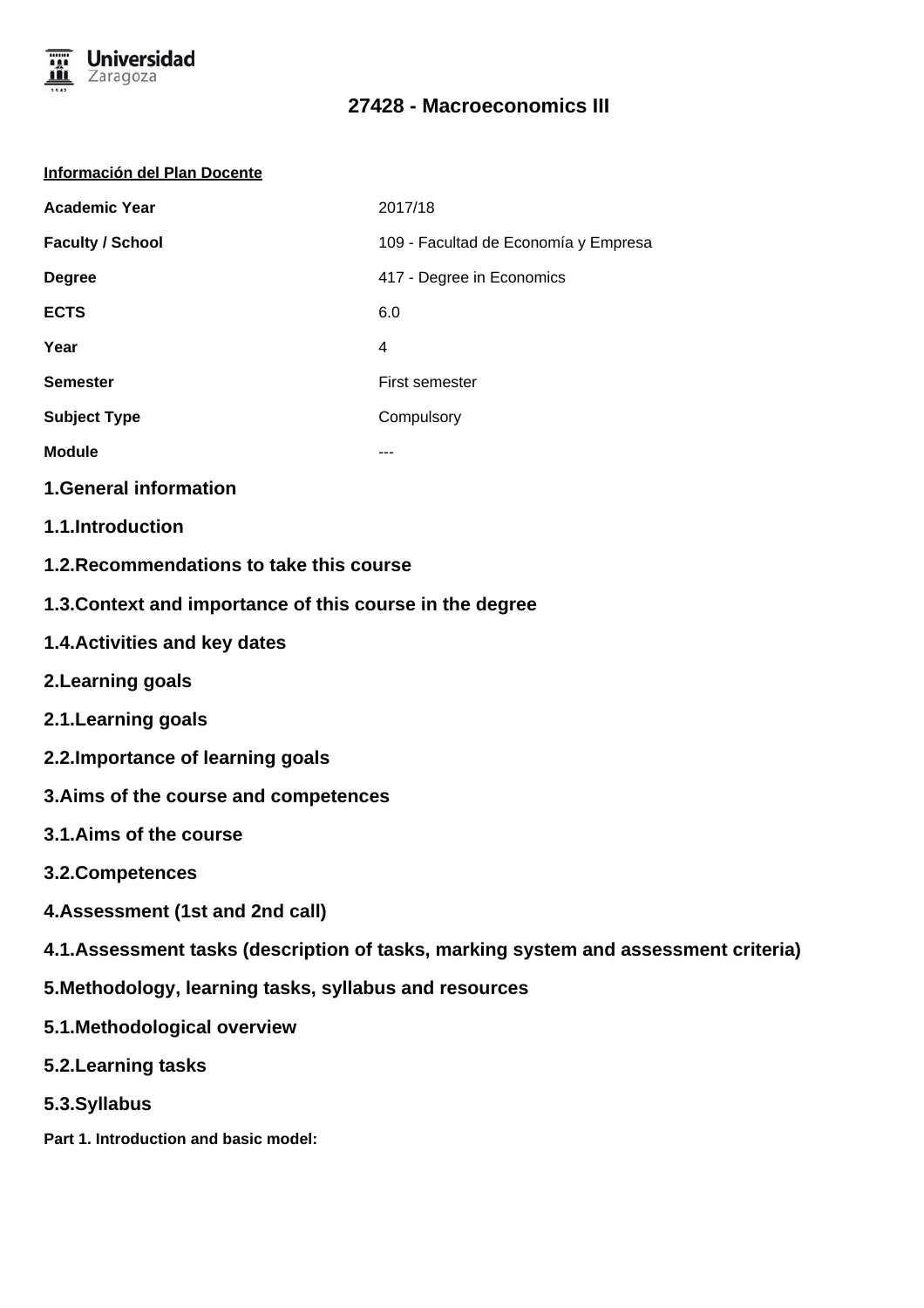

#### **Lesson 1: The structure of the short-run basic macroeconomic model**

1.INTRODUCTION: The macroeconomic problems. The facts to be explained. Intermediate macroeconomy explained in the second year of the degree. The limitation of the static models. Brief synthesis of the current state of the macroeconomic knowledge.

2. CHARACTERISTICS OF THE SHORT-RUN BASIC MODELS: Agents, markets, equations for agent's behaviour and equilibrium conditions. Three typical models: classic model, keynesian model and Tobin's model. Properties of the models.

3. KEYNESIAN MODEL: Resolution of the equilibrium and effects of exogenous changes.

4. CLASSICAL MODEL: Resolution of the equilibrium and effects of exogenous changes.

- 5. TOBIN'S MODEL: Resolution of the equilibrium and effects of exogenous changes.
- 6. DISCUSSION ON THE RELEVANCE OF THE DIFFERENT MODELS.

#### **Part 2. Macroeconomic consistency and microeconomic foundations:**

#### **Lesson 2: Macroeconomic consistency**

1. PRELIMINARS: Agents and assumptions on their behaviour. Macroeconomic wealth definition. Discrete and continuous time. Ex-ante and ex-post situations . Expectations. Notation.

- 2. BUDGET RESTRICTIONS OF THE AGENTS IN DISCRETE TIME
- 3. BUDGET RESTRICTIONS OF THE AGENTS IN CONTINUOUS TIME
- 4. EX-POST SAVINGS-INVESTMENT RELATIÓNSHIP
- 5. AN EXPLICIT CONSIDERATIÓN OF THE FINANCIAL SYSTEM

#### **Lesson 3: Microeconomic foundations: consumption, investment and money demand:**

1. THE AGGREGATE CONSUMPTION DEMAND: The problems of the keynesian consumption funcion. The intertemporal decision. The permanent income hypothesis. The life-cycle hypothesis.

2. THE INVESTMENT FUNCTIÓN: Tobin's q model.

3. THE MONEY DEMAND FUNTION: Justification. Tradicional formulations. Money chanel versus credit chanel in the monetary transmisión mechanism.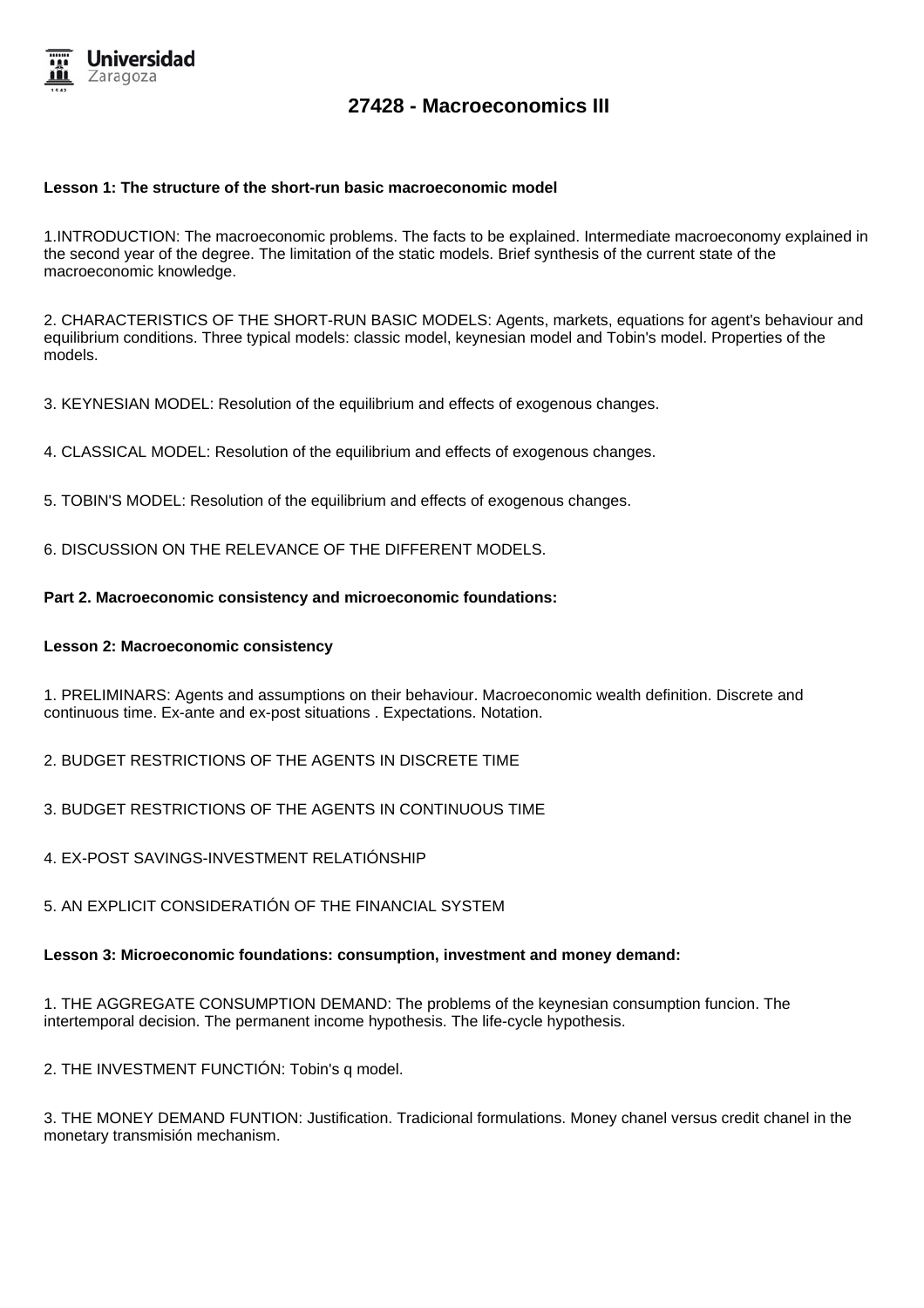

#### 4. WAGE AND PRICE EQUATIONS: Phillips curve and its versions. Mark-up models.

#### **Part 3. Complete short-run model:**

#### **Lesson 4: A consistent macroeconomic model**

1. WEALTH EFFECTS: Equations, hypothesis, resolution and sufficient conditions for the existence of equilibrium.

2. CONSISTENT MODEL WITH WEALTH EFFECT: Resolution and effects of exogenous changes.

3. PARTICULAR MODELS: Resolution and effects of an exogenous changes compared to the consistent model with wealth effect. Model without wealth effect.

4. THE INFLUENCE OF THE CREDIT CHANEL.

#### **Part 4. Long-run model:**

#### **Lesson 5: The long-run consistent macroeconomic model**

- 1. DINAMIC MODELS AND EXPECTATIONS.
- 2. LONG-RUN MODEL IN CONTINUOUS TIME.
- 2.1. Model specification.
- 2.2. Definitions of equilibrium in dinamic models.
- 2.3 Steady state characterization.
- 2.4. Determination of the steady state values.
- 2.5. The effect of exogenous changes in the steady state.
- 2.6. The influence of the credit chanel.
- 3. OTHER SIMPLE DYNAMIC MODELS: THE SOLOW MODEL.

### **APENDIX: MEDIUM TERM MODEL IN CONTINUOUS TIME**

A.1. The model.